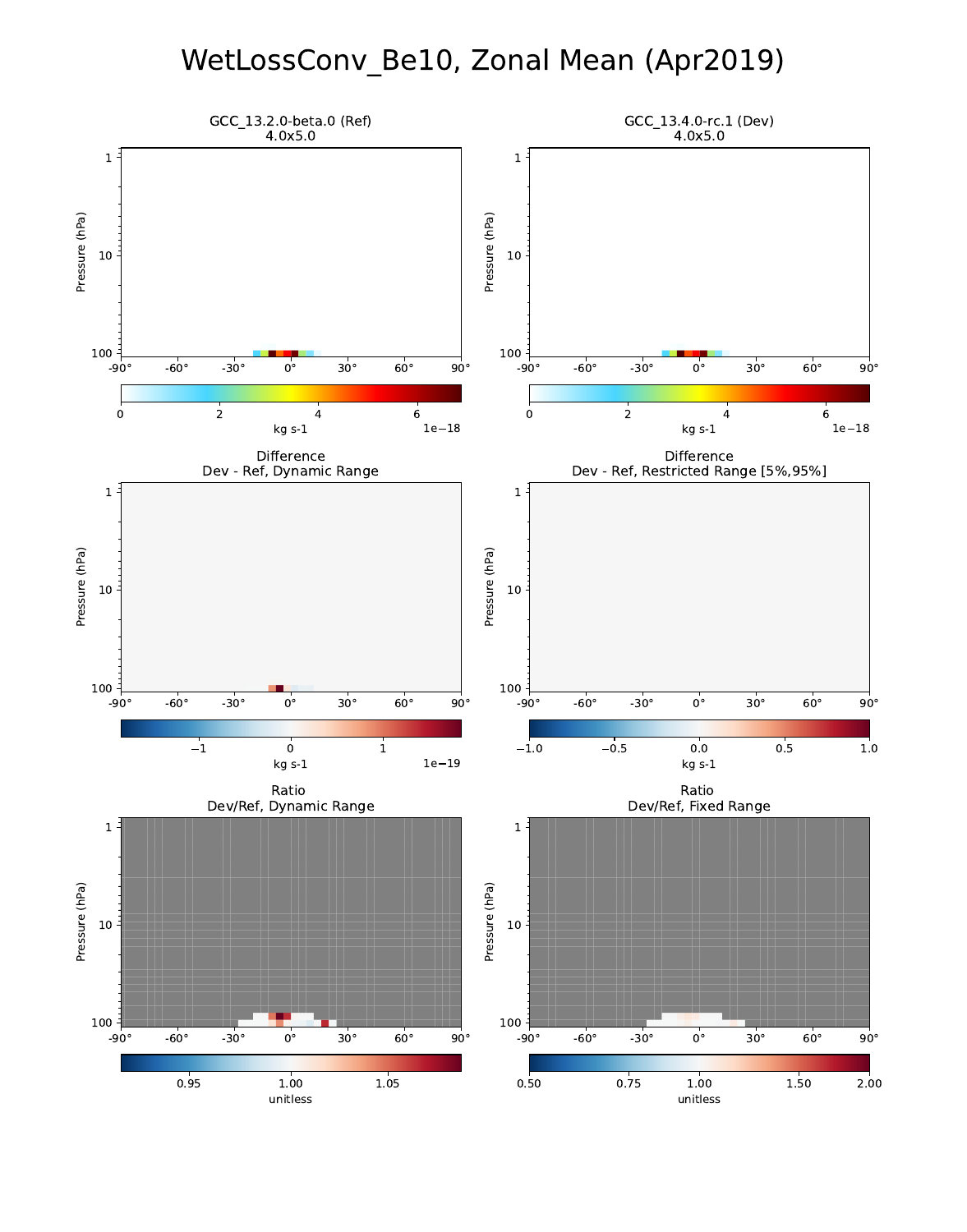### WetLossConv\_Be10Strat, Zonal Mean (Apr2019)

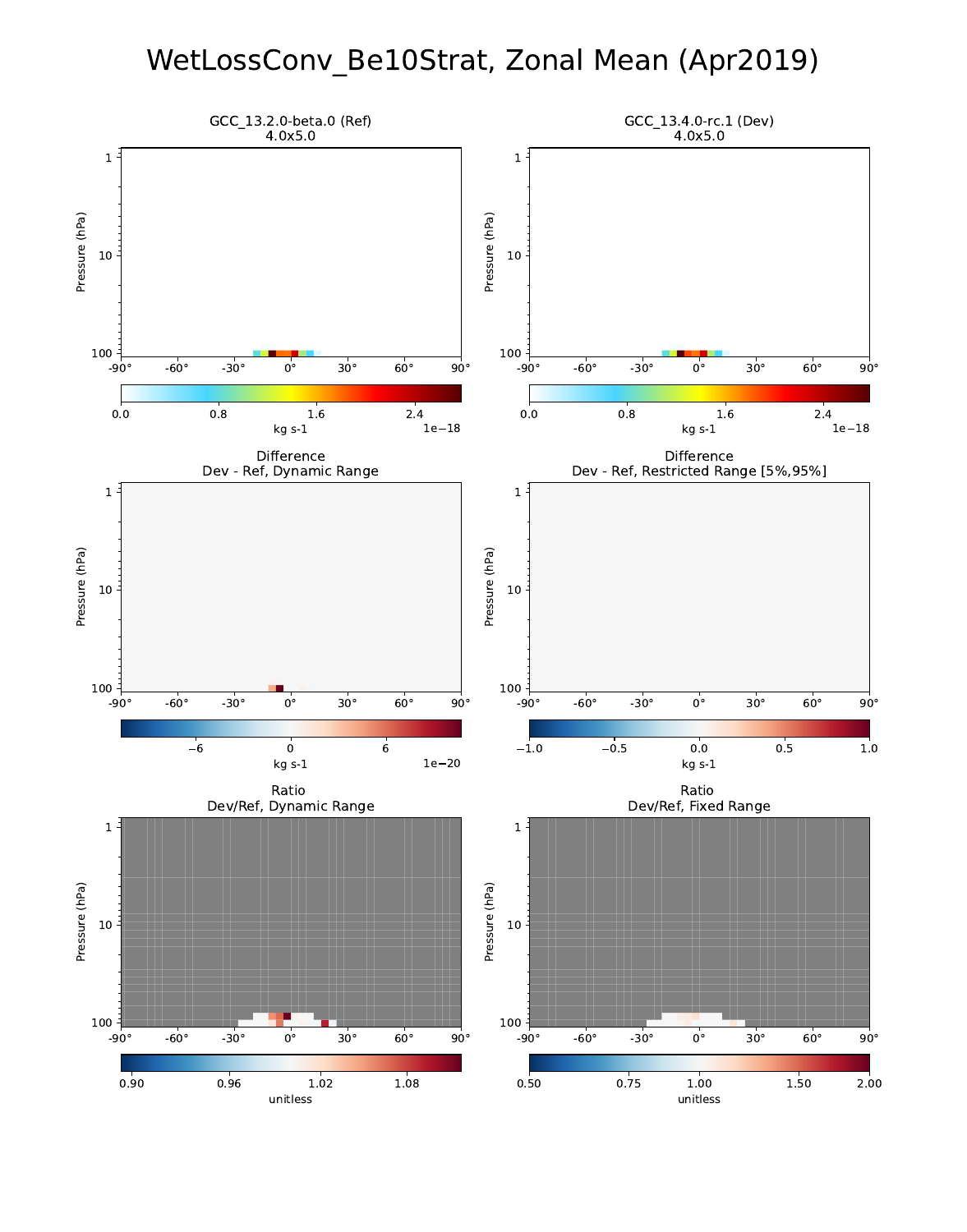# WetLossConv\_Be7, Zonal Mean (Apr2019)

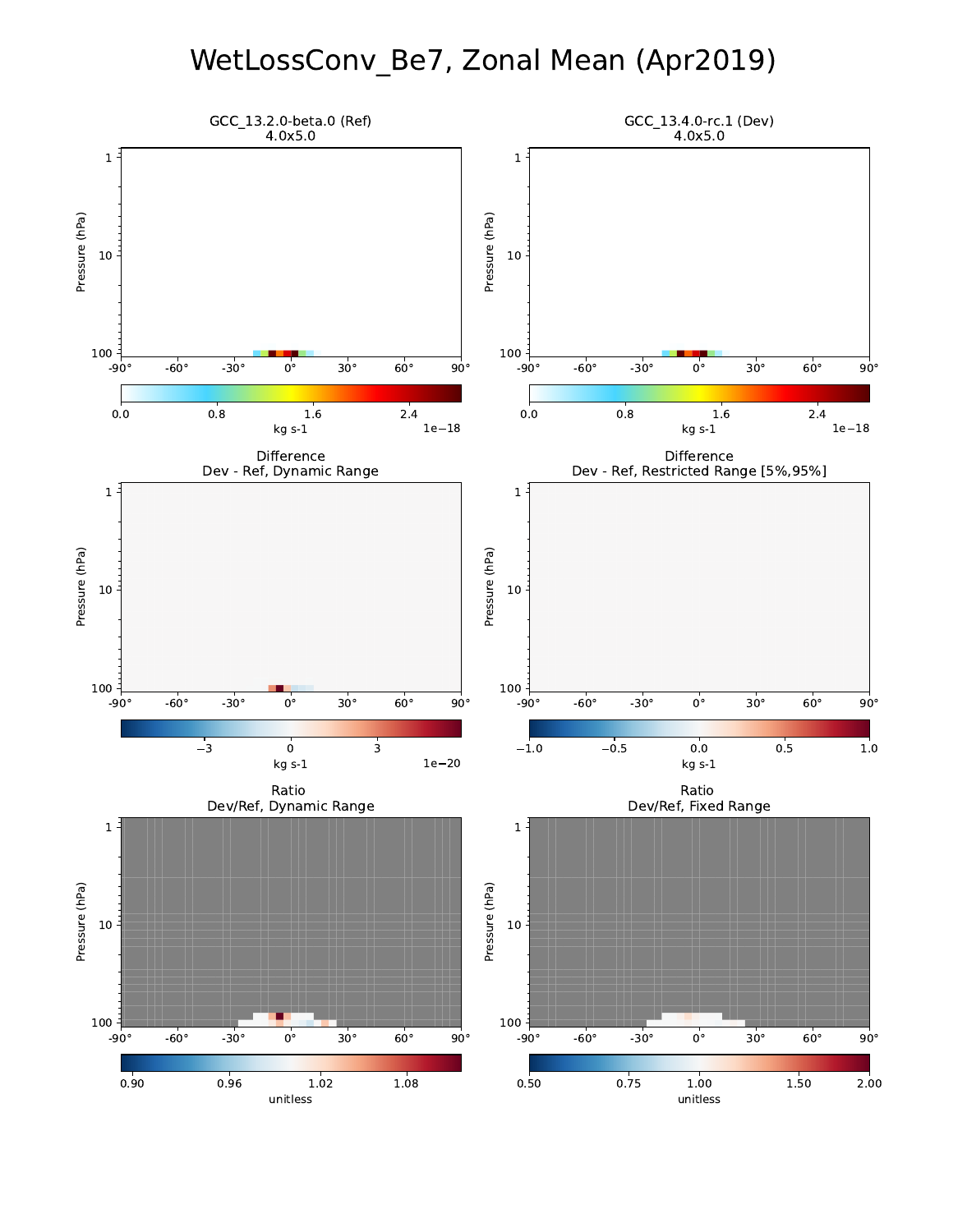### WetLossConv\_Be7Strat, Zonal Mean (Apr2019)

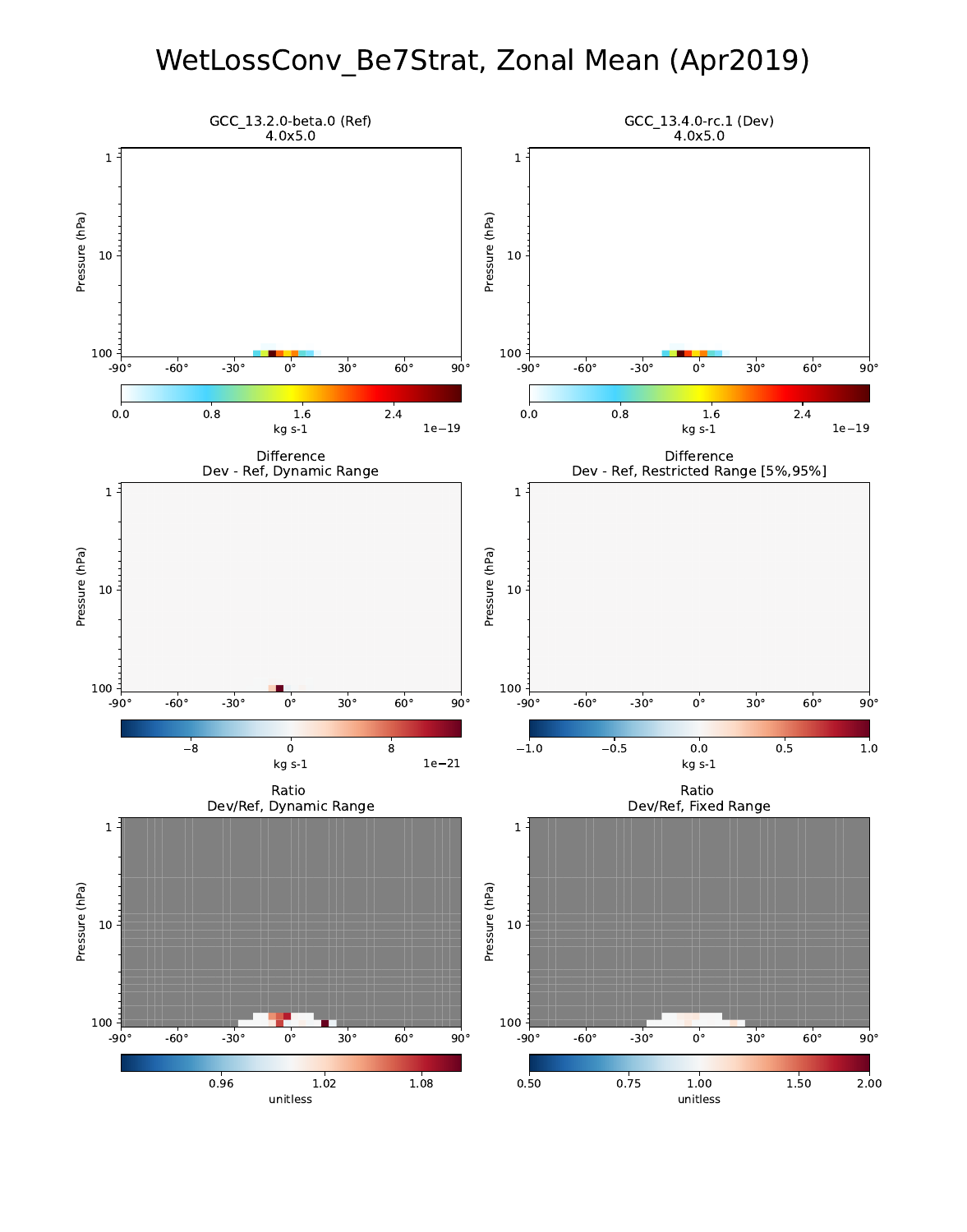# WetLossConv\_Pb210, Zonal Mean (Apr2019)